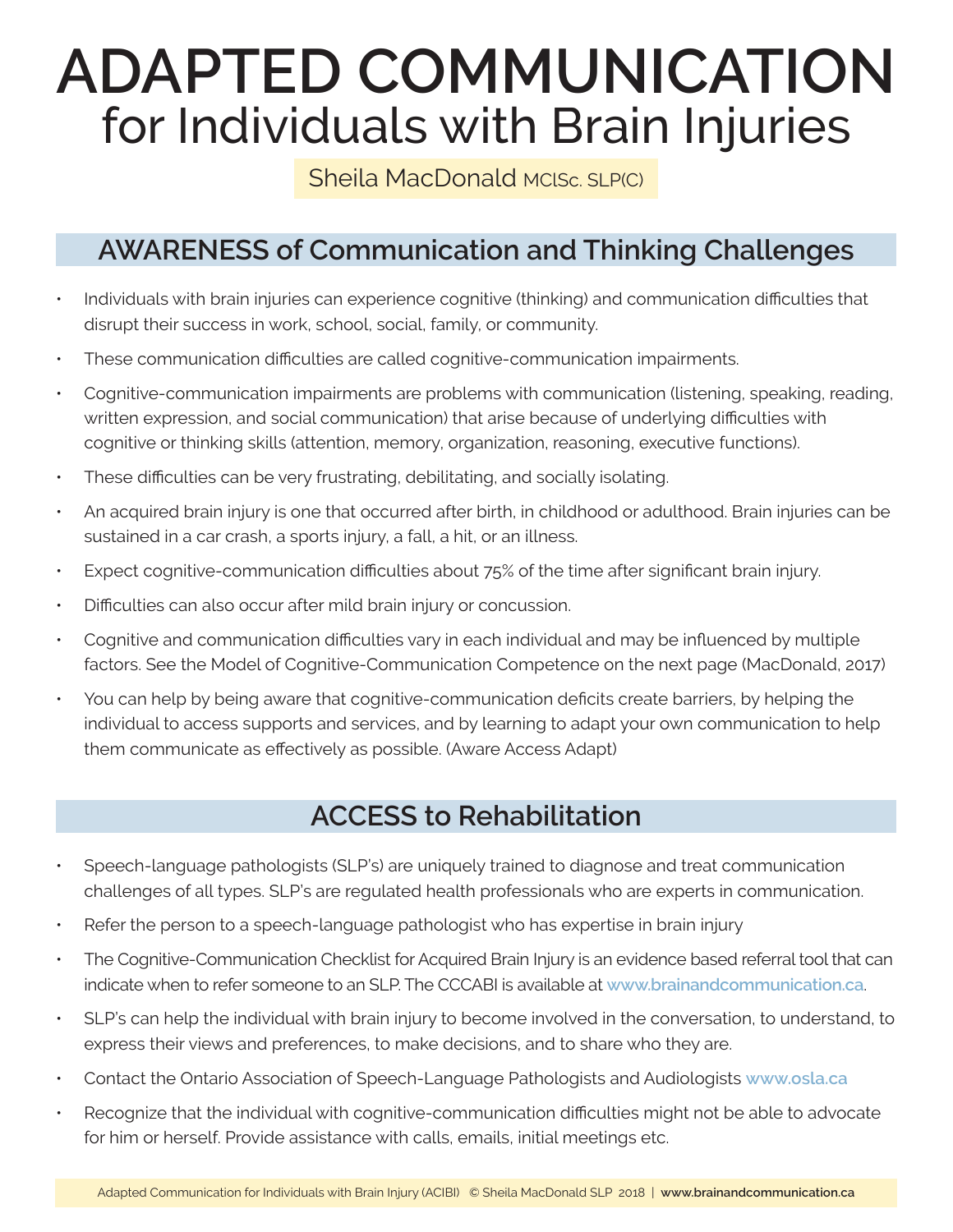# **Figure 1: A Model of Cognitive-Communication Competence**

**Contextual Domain**

**Communication Partners (familiarity, role, tenor) + Task Factors (goals, demands), Environment**



# **Adapted COMMUNICATION**

One of the main ways you can assist the person with brain injury is to adapt your own communication.

# **OVERALL**

MacDonald 2018 Adapted from: Kagan et al., 2001; Togher 2013; Ylvisaker et al., 1998

| Respect & Competence      | Convey Respect. Speak in a natural tone of voice. Acknowledge their competence<br>and help them reveal what they know. Say, "I know you know what you want to<br>say". Convey respect for their concerns, perspectives, knowledge, abilities. |
|---------------------------|-----------------------------------------------------------------------------------------------------------------------------------------------------------------------------------------------------------------------------------------------|
| Collaboration             | Convey a spirit of collaboration using direct statements (subtleties will be lost on<br>those with brain injury). Provide cognitive, communication, and emotional<br>supports.                                                                |
| Collaborative Intent      | "We're doing this together".                                                                                                                                                                                                                  |
| Cognitive Support         | "What can help to make this easier?"                                                                                                                                                                                                          |
| <b>Emotional Support</b>  | "I'm with you. It's ok." "I understand you're upset."                                                                                                                                                                                         |
| Positive Question Style   | "I'm interested in what you have to say". NOT "Let's see if you can get this right".<br>Avoid "Testing Questions".                                                                                                                            |
| Collaborative Turn Taking | "I'm interested in sharing a conversation".                                                                                                                                                                                                   |
| Calm                      | Check for fatigue or mood before engaging in challenging discussions or<br>decisions. When upset or irritable, say less, not more. Allow time and quiet.                                                                                      |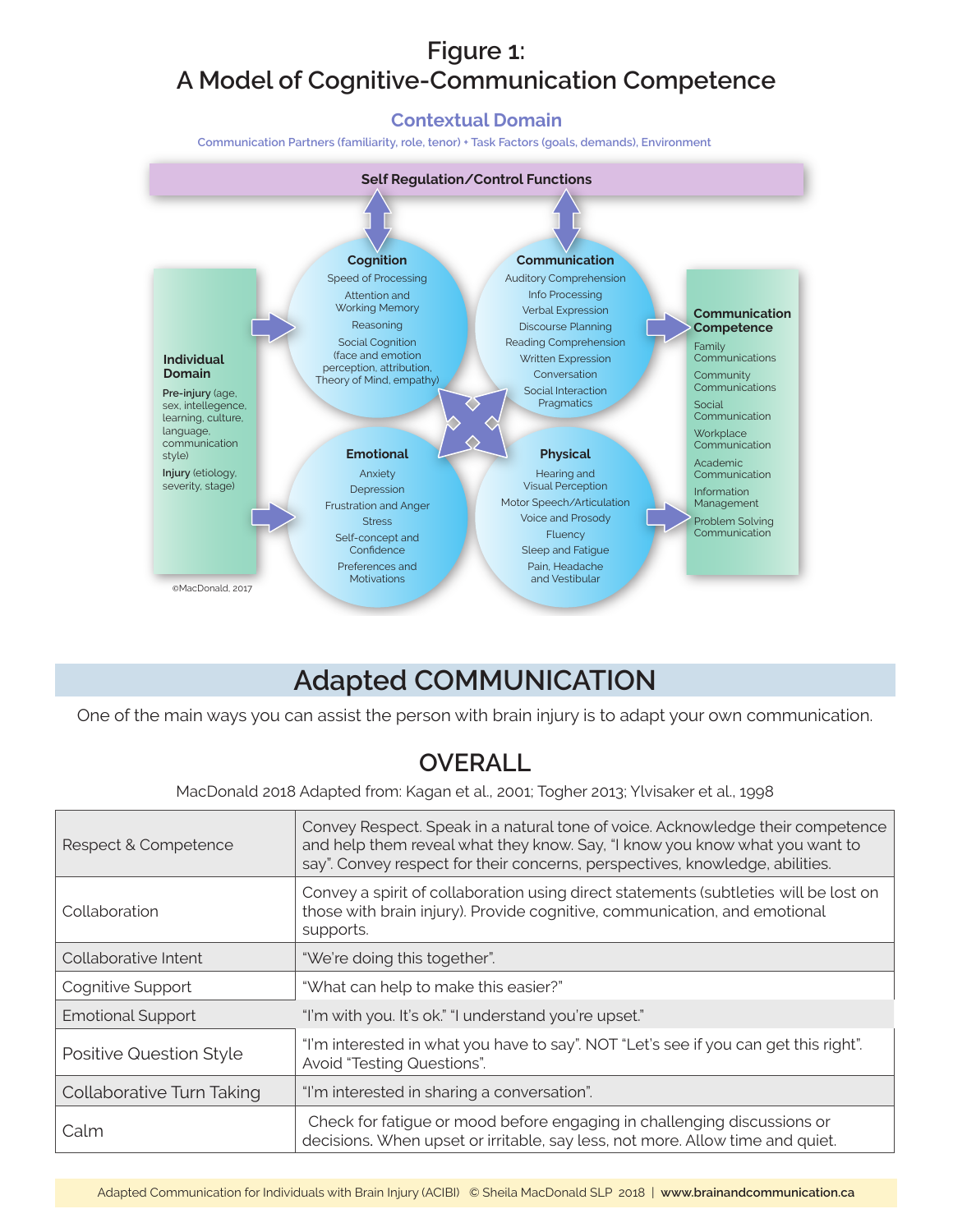### **INPUT**

(Helping the person to listen, understand, read,

follow the conversation or interpret written messages)

| Face                        | Face the person, get on their level, establish eye contact                                                                                                      |
|-----------------------------|-----------------------------------------------------------------------------------------------------------------------------------------------------------------|
| Focus                       | Establish & maintain attention, Use the person's name. Redirect attention from<br>other things. Ask if they are "ready?" Reduce distractions and interruptions. |
| <b>Brief</b>                | Keep the message brief & basic. Use short sentences with basic vocabulary.                                                                                      |
| Slow                        | Slow down!! Pause frequently (as if you are dictating a letter).<br>Give them time to process.                                                                  |
| Repeat                      | Use "Respectful repetition". Repeat key ides, key words.                                                                                                        |
| Summarize                   | Summarize and recap. Discuss the "bottom line" the "next steps".                                                                                                |
| <b>Comprehension Checks</b> | Ask questions to check their comprehension. Don't assume.<br>Ask them to restate, not answer yes or no.                                                         |
| <b>One</b>                  | One speaker at a time. One topic at a time. One activity at a time.                                                                                             |
| <b>Topic Warnings</b>       | Introduce new tasks or topics. Announce shifts in topic<br>(i.e. "Now let's talk about " _).                                                                    |
| <b>Visuals</b>              | Support communication with visuals, gestures.                                                                                                                   |
| Key Word Writing            | Write key words, messages, options, actions. Print these in block letters rather<br>than in script. Let the person see the paper as you write.                  |
| <b>Notes</b>                | Provide written notes or key ideas, or next steps at the end of the discussion                                                                                  |

## **OUTPUT**

(Helping the person to talk, convey, share, tell stories or explain

#### through talking, writing, or using alternative methods)

| <b>Topic</b>     | Initiate topics of interest to the person.                                                                                      |
|------------------|---------------------------------------------------------------------------------------------------------------------------------|
| Time             | Allow them time to respond (count to 10).                                                                                       |
| <b>Words</b>     | If they are struggling for a word, give it to them.<br>Double check your interpretation (i.e. "Did you mean ____?")             |
| Another Way?     | Encourage non-verbal communication. "Tell me another way Can you show<br>me? Here, let's use paper and pen, drawing, gestures". |
| Choices          | Offer choices (i.e. multiple choice).<br>Write the options so the person can keep track of those listed.                        |
| So Far           | Recap and let them know what you have understood "so far" in the conversation.                                                  |
| Redirects        | Respectfully redirect them back to the topic.                                                                                   |
| Bottom line      | "Ok so tell me the bottom line on this".                                                                                        |
| Request          | If they are vague "I need more info. Tell me Who? Where? When?"                                                                 |
| Avoid            | Avoid ridiculing, teasing, or highlighting unsuccessful communication attempts.                                                 |
| Key Word Writing | Especially in big discussions, write key words down for their later reference<br>and organization.                              |
| Organizers       | Help them to organize what they want to say. Use charts or bullet points.                                                       |